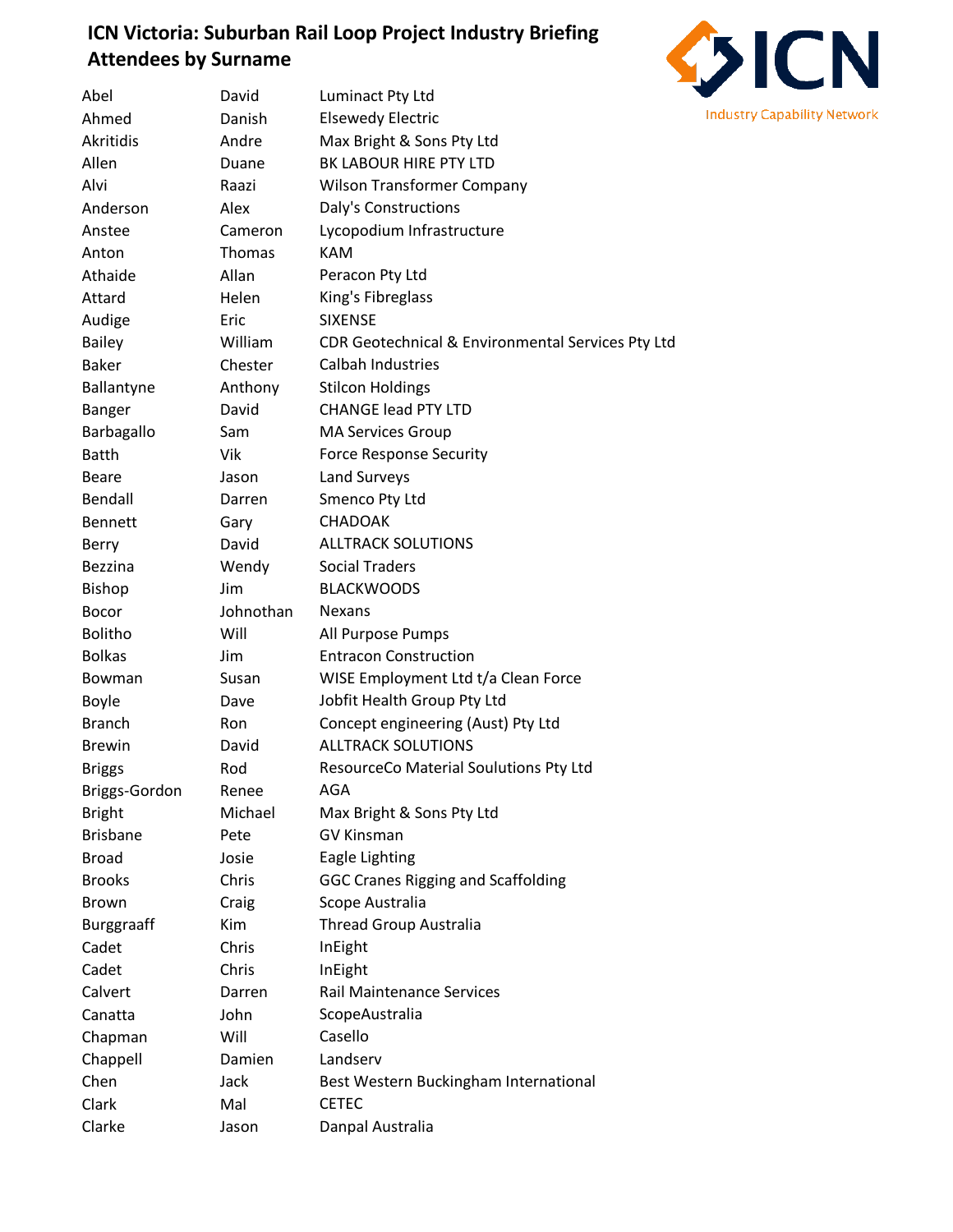| Coleman        | Matthew   | <b>Pangolin Associates</b>           |
|----------------|-----------|--------------------------------------|
| Corboy         | Dene      | Capture Recruitment                  |
| Corcoran       | Greg      | <b>Westkon Precast</b>               |
| Corkhill       | Karl      | <b>BWH Hotel Group</b>               |
| Cowell         | Sam       | <b>KBR</b>                           |
| Cremasco       | Lorenzo   | Westkon Precast Pty Ltd              |
| Crick          | Rohan     | Proquip Rental & Sales               |
| Crowther       | Hannah    | <b>KBR</b>                           |
| Cullen         | Claire    | <b>SMEC Australia Pty Ltd</b>        |
| Dampier        | Alexander | <b>MILSPEC</b>                       |
| Darke          | Scott     | New Era Group                        |
| Daud           | Mo        | Landserv                             |
| Davidson       | Alan      | <b>Trafficca Road Services</b>       |
| Dawes          | Steve     | LFF                                  |
| De Fazio       | Enzo      | <b>Edge Group</b>                    |
| Devlin         | Anthony   | Mckay united crane hire              |
| Dewitt         | Ruan      | Airscope                             |
| Dharmaraj      | John      | Jaybro Civil                         |
| Di Meglio      | Michael   | <b>Chadwick Geotechnics</b>          |
| Dickson        | Daniel    | Ai Group Apprentice & Trainee Centre |
| Dimopoulos     | Greg      | Native Oz Group Pty Ltd              |
| Diong          | Oscar     | LEE GROUP (LEE BROTHERS FENCING)     |
| Dunne          | James     | Goldspar International Pty Ltd       |
| Eghbaljoo      | Ali       | ORBIZ                                |
| Emmerson       | Peter     | <b>Metz Specialty Materials</b>      |
| Emmerson       | Anthony   | <b>Taylors</b>                       |
| Emmett         | Tom       | North Projects                       |
| Erikson        | Chris     | Airscope                             |
| Estevez        | Patricio  | EY                                   |
| Everett        | Peter     | Nanotech Products Pty Ltd            |
| Everett        | Peter     | Nanotech Products Pty Ltd            |
| Ewenson        | James     | icn                                  |
| <b>Fallows</b> | Ralph     | <b>Social Traders</b>                |
| Fenton         | James     | Kingston Plant Hire                  |
| Fidler         | Aaron     | <b>Advanced Cranes</b>               |
| Foley          | Mark      | SVJV                                 |
| Fortune        | Kyle      | Denso Australia                      |
| Georgiou       | George    | <b>Nexans Australmold</b>            |
| Ghaswala       | Romil     | <b>Enviropacific Services</b>        |
| Giacomin       | Sam       | Social Outcomes Security Pty Ltd     |
| Gill           | Peter     | Morrows Logistics Pty Ltd            |
| Goldburg       | Sam       | Casello                              |
| Green          | Troy      | <b>FMG Engineering</b>               |
| Hall           | Tania     | <b>KAM</b>                           |
| Hall           | Damian    | <b>RSG<sub>x</sub></b>               |
| Hall           | Chantelle | Danpal Australia                     |
| Hallinan       | Joe       | Hazelrock Pty Ltd                    |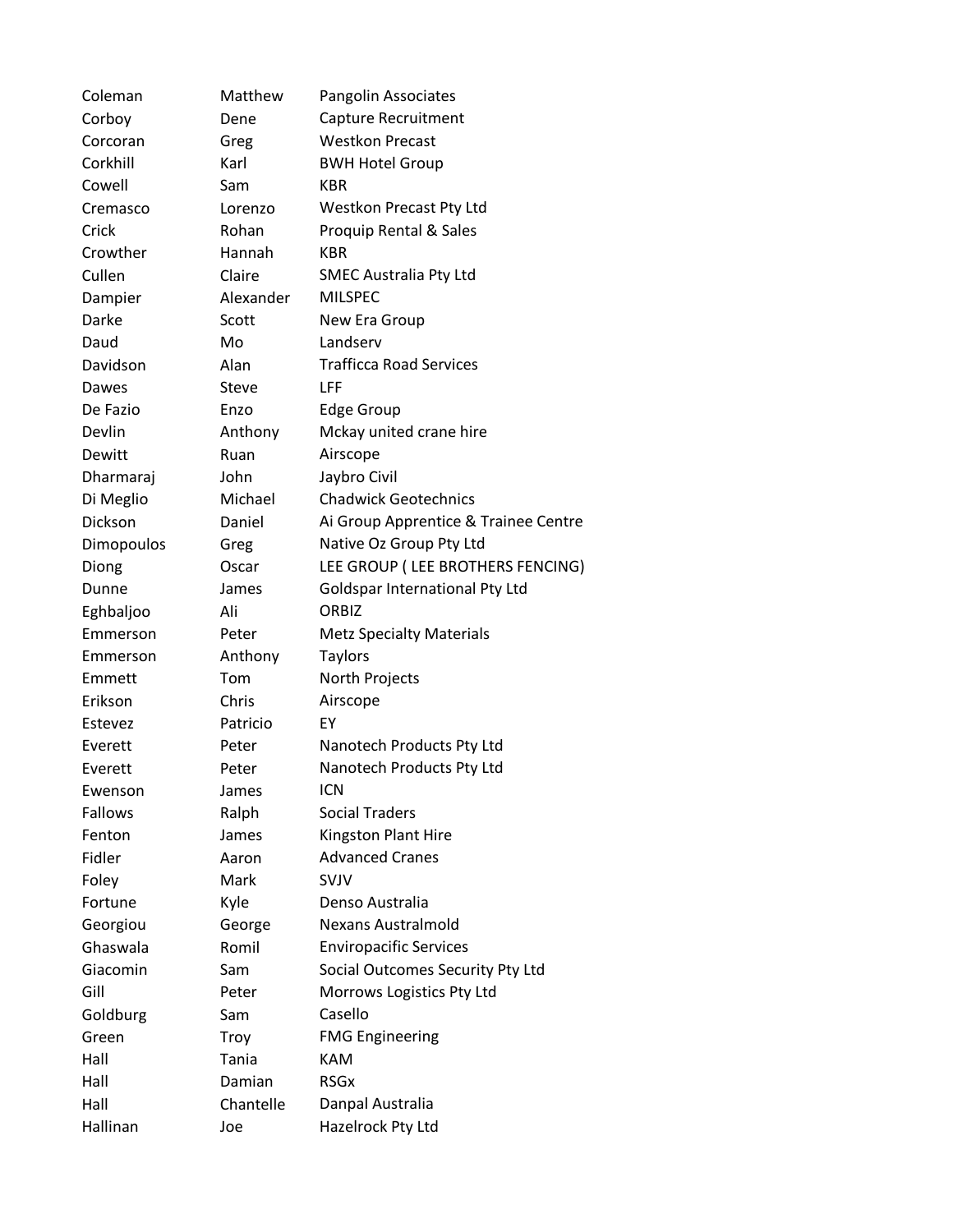| Hansen        | Luke           | Altitude Lighting                                 |
|---------------|----------------|---------------------------------------------------|
| Harb          | Suzanne        | <b>Jesuit Social Services</b>                     |
| Harrison      | Steve          | ResourceCo Material Soulutions Pty Ltd            |
| Heddle        | Paul           | Channell                                          |
| Henderson     | Chantelle      | <b>AGTRADE HIRE</b>                               |
| Herd          | Megan          | <b>ML&amp;H Services</b>                          |
| Hey           | Steven         | <b>KPI Utilities Pty Ltd</b>                      |
| Hill          | <b>Stuart</b>  | Proquip Rental & Sales                            |
| Hitchin       | Jo             | ICN Victoria                                      |
| Hodgens       | Wesley         | Lucky Strike Welding                              |
| Holloway      | Ivan           | Global Rail Australia                             |
| Holloway      | Ivan           | Global Rail Australia                             |
| Holloway      | Ivan           | Global Rail Australia                             |
| Holt          | Nic            | Ausco Modular                                     |
| Hough         | Clive          | Phaselogics PTY LTD                               |
| Hughes        | Darron         | <b>Heavy Construction Solutions</b>               |
| Hughes        | Paul           | <b>RSG<sub>x</sub></b>                            |
| Hunt          | <b>Travis</b>  | <b>Metz Specialty Materials</b>                   |
| Inacio        | <b>Nereu</b>   | Hazelrock Pty Ltd                                 |
| Irvine        | Kelli          | <b>FOS Lighting</b>                               |
| Irvine        | Kelli          | <b>FOS Lighting</b>                               |
| <b>Isard</b>  | Ross           | <b>Triumph Consulting</b>                         |
| Janka         | Chris          | Rangedale Drainage Services Pty Ltd               |
| Jeffrey       | Rod            | Case International                                |
| Judge         | <b>Brenton</b> | Phaselogics PTY LTD                               |
| Jurotte       | Jenika         | <b>Elite Roads</b>                                |
| Kanyo         | Sabby          | <b>MA Services Group</b>                          |
| Kay           | Mark           | <b>Leading Electrical Group</b>                   |
| Keech         | Bryon          | CDR Geotechnical & Environmental Services Pty Ltd |
| Kennedy       | Robert         | Facadex                                           |
| Kerkhof       | Michiel        | van der Meer Consulting                           |
| Kerley        | Steve          | STATEWIDE BEARINGS                                |
| Kerton        | Phil           | Middendorp electrical                             |
| King          | Glen           | King's Fibreglass                                 |
| Knauer        | Darryn         | <b>WIM Technologies</b>                           |
| Krakouer      | Andrew         | Zancott Recruitment                               |
| <b>Kreeck</b> | Rick           | <b>BG&amp;E Pty Limited</b>                       |
| Kumar         | Sunil          | LEE GROUP (LEE BROTHERS FENCING)                  |
| Landolina     | Cheryle        | <b>Jesuit Social Services</b>                     |
| Lark          | Darren         | Zancott Recruitment                               |
| Le Noel       | Bevan          | Aries Rail                                        |
| Lechner       | Alex           | EnerMech Pty Limited                              |
| Lewicki       | Chris          | Kingston Plant Hire                               |
| Lewis         | Gavin          | Middy's Electrical                                |
| Longman       | Alex           | <b>Welding Industries of Australia</b>            |
| Lynch         | Patrick        | North Projects                                    |
| Malkiewicz    | Steve          | <b>Advanced Cranes</b>                            |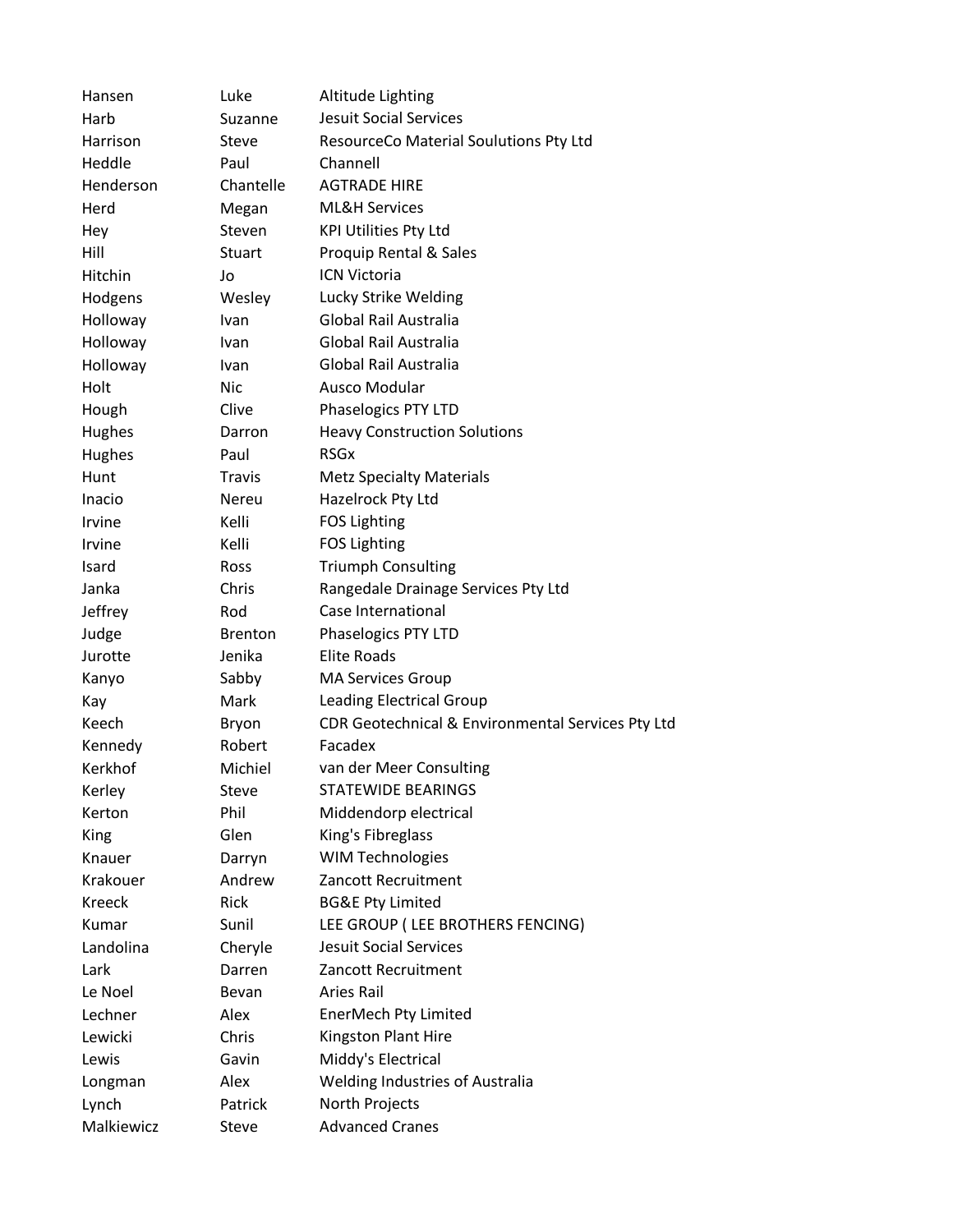| Mallawapitiya   | Bandula        | Hazelrock Pty Ltd                                 |
|-----------------|----------------|---------------------------------------------------|
| Manley          | <b>Mick</b>    | Porter Hire                                       |
| Mardjetko       | Julia          | EY                                                |
| Maro            | Lisa           | <b>Wilson Transformer Company</b>                 |
| Marriner        | Jeffrey        | Spectur LTD                                       |
| Marston         | Lou            | <b>All Visuals</b>                                |
| <b>Matthews</b> | <b>Brendan</b> | <b>Workfast Marketplace</b>                       |
| Mcauliffe       | Sean           | <b>AGTRADE MACHINERY P/L</b>                      |
| Mckenzie        | Adam           | CDR Geotechnical & Environmental Services Pty Ltd |
| Mcpherson       | Lachlan        | <b>Thread Group Australia</b>                     |
| Meachen         | Terry          | Blackwoods                                        |
| Michaelidis     | Spiros         | Linearmatrix                                      |
| Monitto         | Vince          | Casello Pty Ltd                                   |
| Muller          | Antony         | Welding Industries of Australia                   |
| Murray          | Anna           | <b>BG&amp;E Pty Limited</b>                       |
| Myers           | Neale          | Silverback                                        |
| Necakovski      | Kris           | <b>CMP Products</b>                               |
| Negri           | Richard        | <b>Negri Construction Group</b>                   |
| Negri           | Dominic        | <b>Negri Construction Group</b>                   |
| Nikolovski      | Aleksandar     | <b>Ace Contractors Group</b>                      |
| Nikolsky        | Vic            | Calbah Industries                                 |
| North           | Andrew         | <b>Major Engineering Group</b>                    |
| O'brien         | Mark           | O'Brien Traffic                                   |
| O'connor        | Benjamin       | Normet                                            |
| O'grady         | Christopher    | C.E Civil Engineering&Construction                |
| Oh              | Geraldine      | <b>Negri Construction Group</b>                   |
| O'neill         | Kane           | <b>Elite Roads</b>                                |
| O'sullivan      | <b>Ross</b>    | Slattery                                          |
| P               | Alex           | <b>Negri Construction Group</b>                   |
| P               | Satya          | <b>Stilcon Holdings</b>                           |
| Panchal         | Dhaval         | T P Steel Fabrications                            |
| Panchal         | Nilam          | T P Steel Fabrications                            |
| Papamichael     | Evangelos      | <b>Writer Evan</b>                                |
| Penman          | Jamie          | Rawlplug                                          |
| Picone          | Fabian         | <b>Transtech Electronic Controls</b>              |
| Raftery         | David          | <b>MENARD</b>                                     |
| Reid            | Deane          | ResourceCo Material Soulutions Pty Ltd            |
| Rodrigues       | James          | Danpal Australia                                  |
| Rogers          | Dale           | <b>Boral Australia</b>                            |
| Rooney          | David          | <b>Chadoak Plumbing</b>                           |
| Rulach          | Deborah        | LabTech Training                                  |
| Ryan            | Jackie         | Mckay united crane hire                           |
| Salanitri       | Tina           | Danpal Australia                                  |
| Salmon          | Craig          | Rawlplug                                          |
| Scata           | Matthew        | City Circle Demolition & Excavation               |
| Schultz         | Mercia         | City of Kingston                                  |
| Shah            | Pramesh        | <b>Westkon Precast</b>                            |